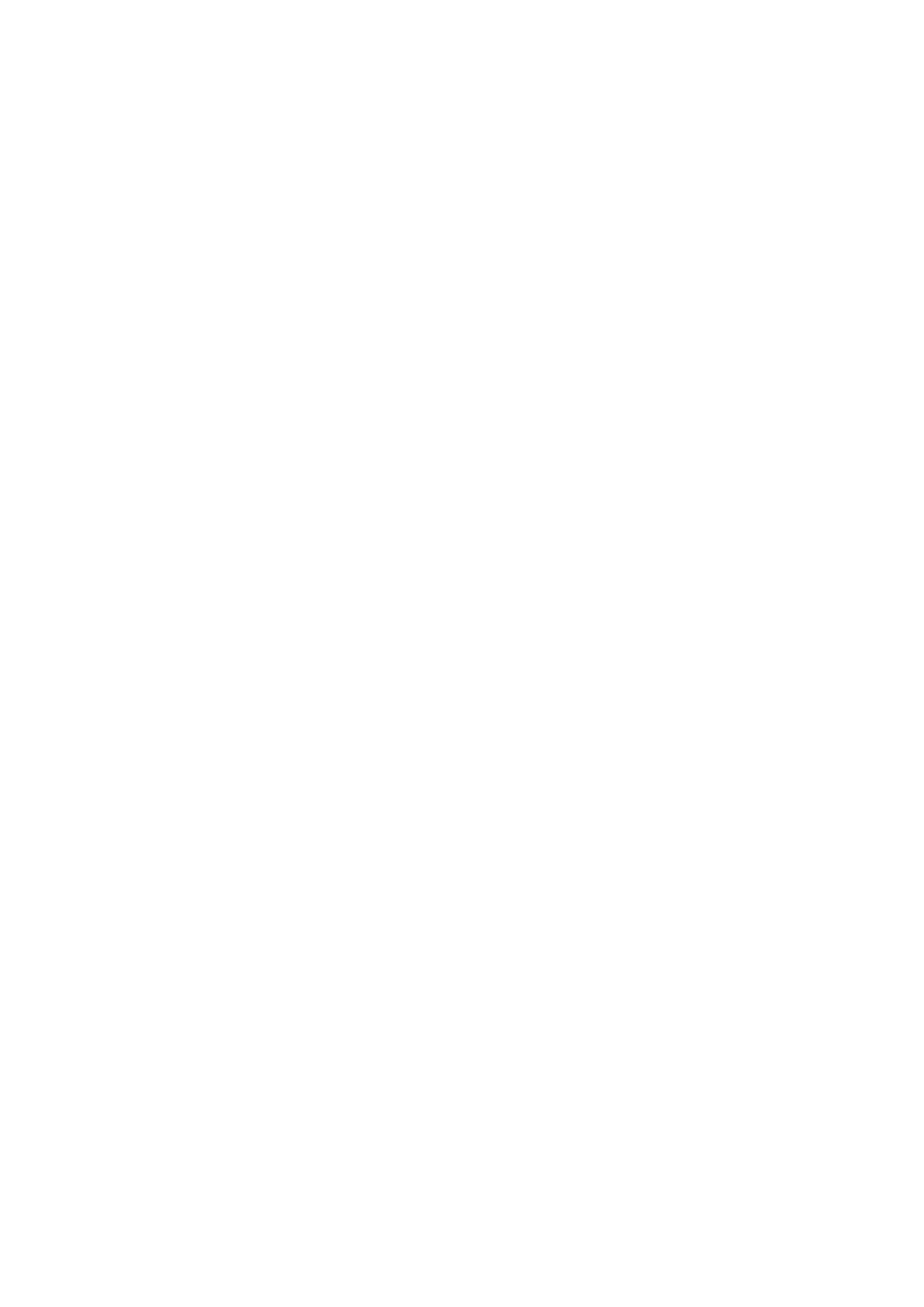#### **Table of Contents**

| 1. What is ManuTex                  |    |
|-------------------------------------|----|
| 2. Rationale                        | 3  |
| 3. Objectives                       | 3  |
| 4. Stakeholders & Working Structure | 4  |
| 5. R&D Priorities                   | 4. |
| 6. Conclusion                       |    |

All pictures  $\odot$  ITA Institut für Textiltechnik, Aachen unless otherwise specified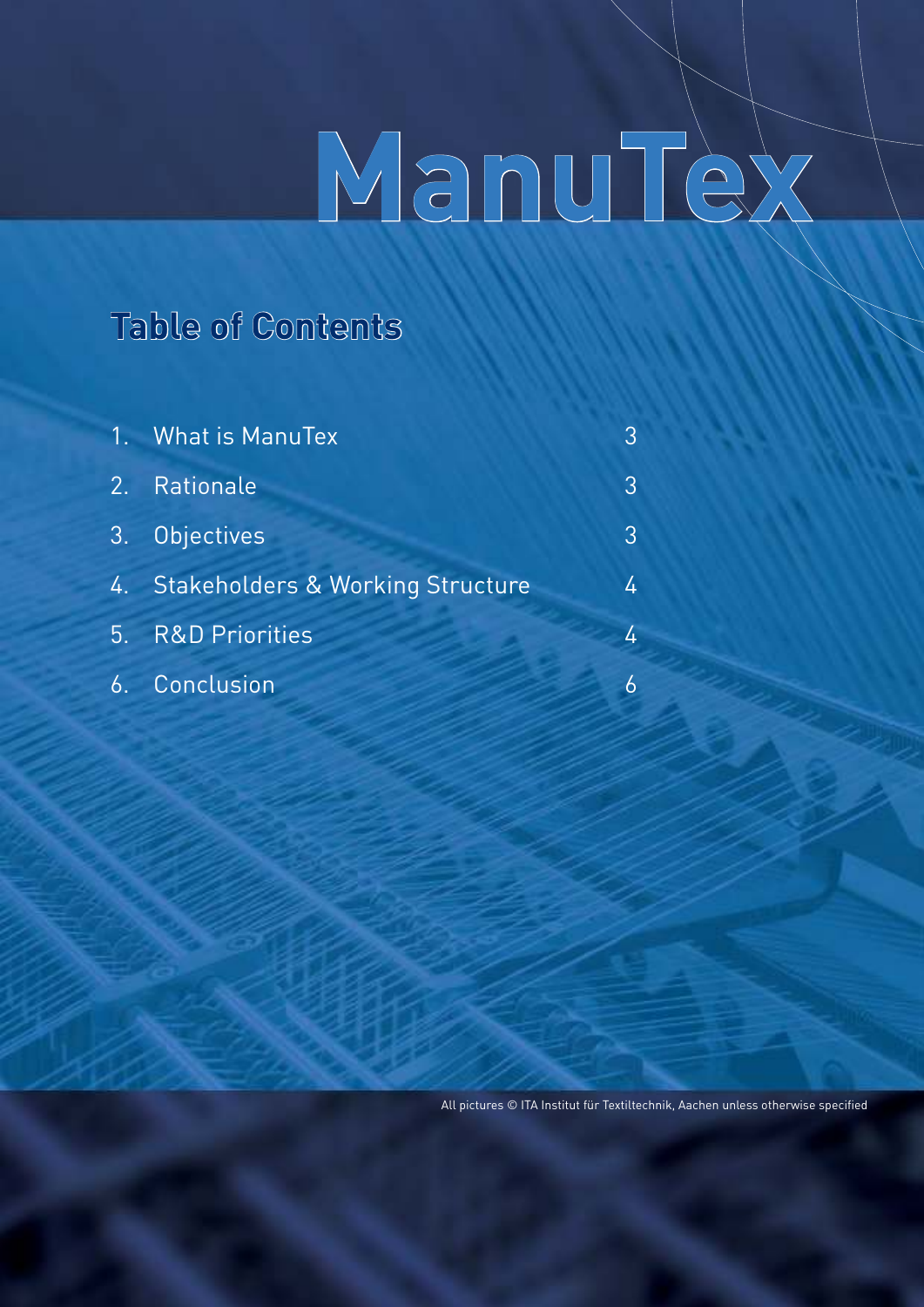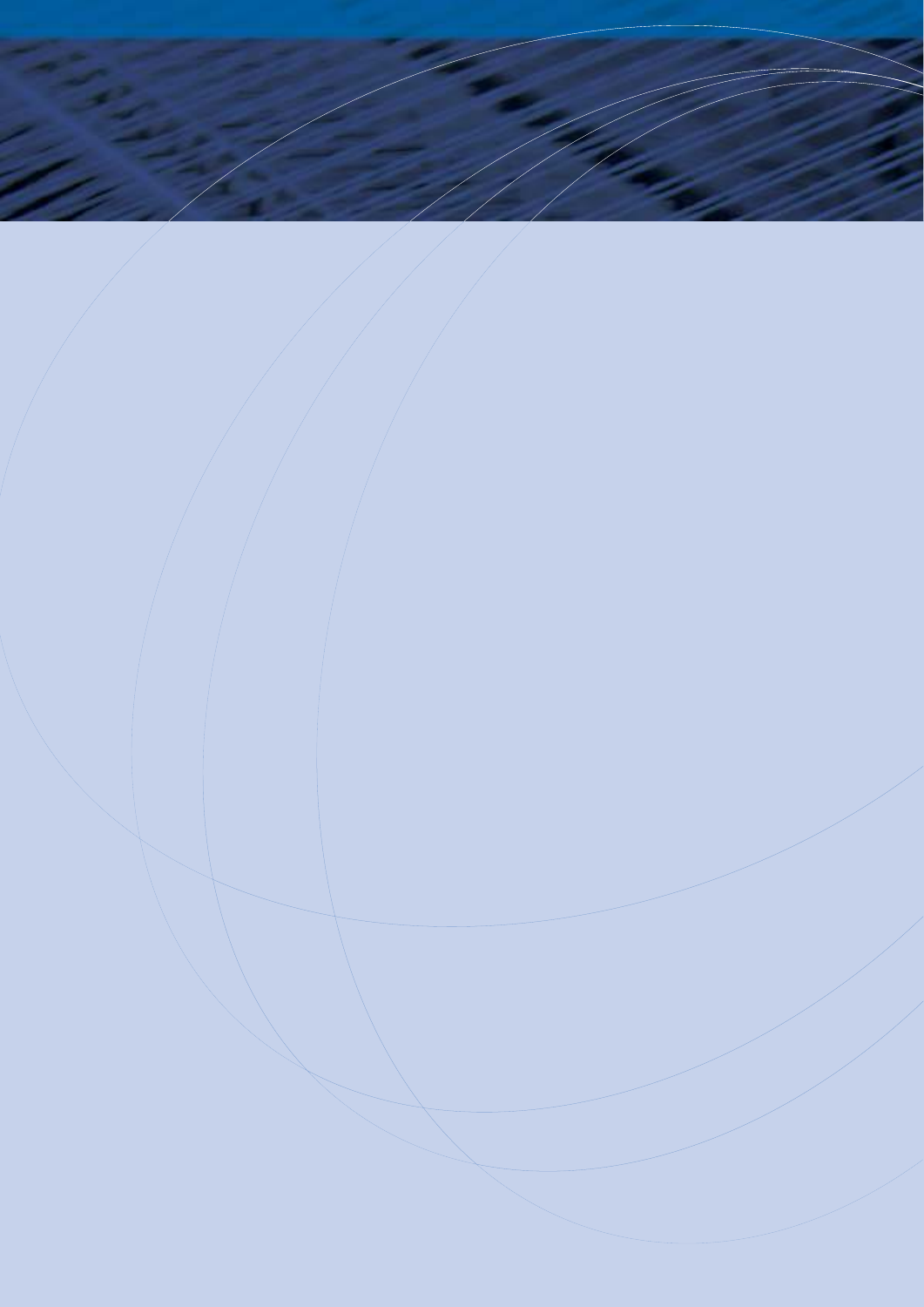#### **1. What is ManuTex**

The ManuTex initiative has been jointly launched by the European Technology Platform for Assuring the future of Manufacturing in Europe (Manufuture) and the European Technology Platform for the Future of Textiles and Clothing (Textile ETP) in order to realise closer collaboration in pre-competitive research and development at European level between the Textile/ Clothing and related Machinery Industries.

#### **2. Rationale**

Europe's textile and clothing industry as well as its textile and clothing machinery sector are the undisputed global innovation leaders in their respective markets. The Textile and Clothing sector has an annual turnover of more than 200 billion Euros and employs some 2.5 million people in over 150,000 companies across the EU-27. The European textile machinery industry has an annual turnover of more than 12 billion Euros and provides jobs to some 100,000 employees. Both sectors enjoy healthy market shares in the high quality segments of many export markets around the globe, provided they are open for EU exports. The EU is the world's biggest exporter of textiles and textiles and clothing machinery. It is the world's third biggest exporter of clothing. This global innovation leadership was built on a long tradition of symbiotic cooperation between the two sectors. Recent global market trends force both sectors in Europe to intensify their innovation activities to defend their leadership positions. In such a scenario, a close cross-sectoral collaboration in the field of research and technological development at European level promises a clear win-win situation for both sides.



#### **3. Objectives**

The objectives of the ManuTex initiative are:

■ the establishment of a permanent collaboration forum between textile/clothing manufacturers and developers and manufacturers of machines, systems & tools for textile/clothing production to exchange information on major technological trends and evolving user needs

■ the combination of complementary elements of the Strategic Research Agendas of the Manufuture and Textile European Technology Platforms in a joint Research Roadmap

■ the initiation of strategic, genuinely breakthrough-oriented collaborative research projects between the two sectors bringing together the best available competences and capacities to mutual benefit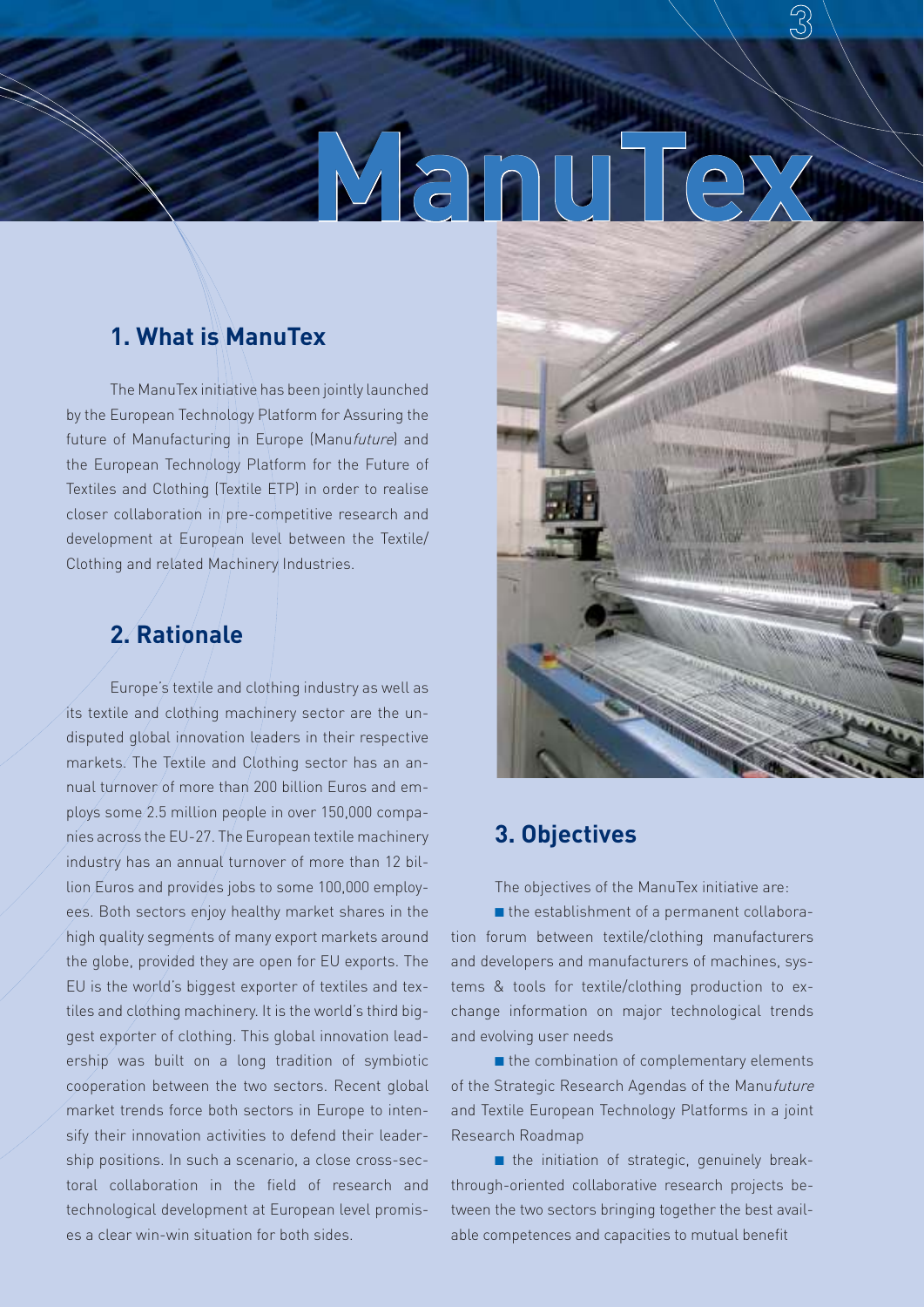#### **4. Stakeholders & Working Structure**

The stakeholders of the ManuTex initiative are:

■ the European textile & clothing industry and their representative organisations

 $\blacksquare$  the European textile/clothing machinery industry and their representative organisations

■ the European textile & textile machinery research community

■ the European Commission & national authorities

The implementation of ManuTex is coordinated and facilitated by a Coordination Committee which is composed of representatives of all stakeholder groups. The Coordination Committee is chaired by Prof. Thomas Gries, Director of the Institut für Textiltechnik (ITA) at the RWTH Aachen University, Germany.





#### **5. R&D Priorities**

R&D priorities for ManuTex were developed on the basis of research priorities identified by the Textile ETP covering:

■ New speciality fibres and fibre-composites for innovative textile products

■ Functionalisation of textile materials and related processes

■ Bio-based materials, biotechnologies and environmentally friendly textile processing

■ New textile products for improved human performance (health care, protection, sports)

■ New textile products for innovative technical applications (transport, construction, energy & environment etc.)

■ Smart textiles and clothing (textile integrated electronics)

■ Mass customisation for clothing and fashion

■ New design and product development concepts and technologies

■ Integrated quality and life cycle management concepts

and research priorities of ManuFuture addressing in various ways central future manufacturing concepts and strategies like:

- Adaptive manufacturing
- Digital manufacturing
- Manufacturing in networks
- Knowledge-based manufacturing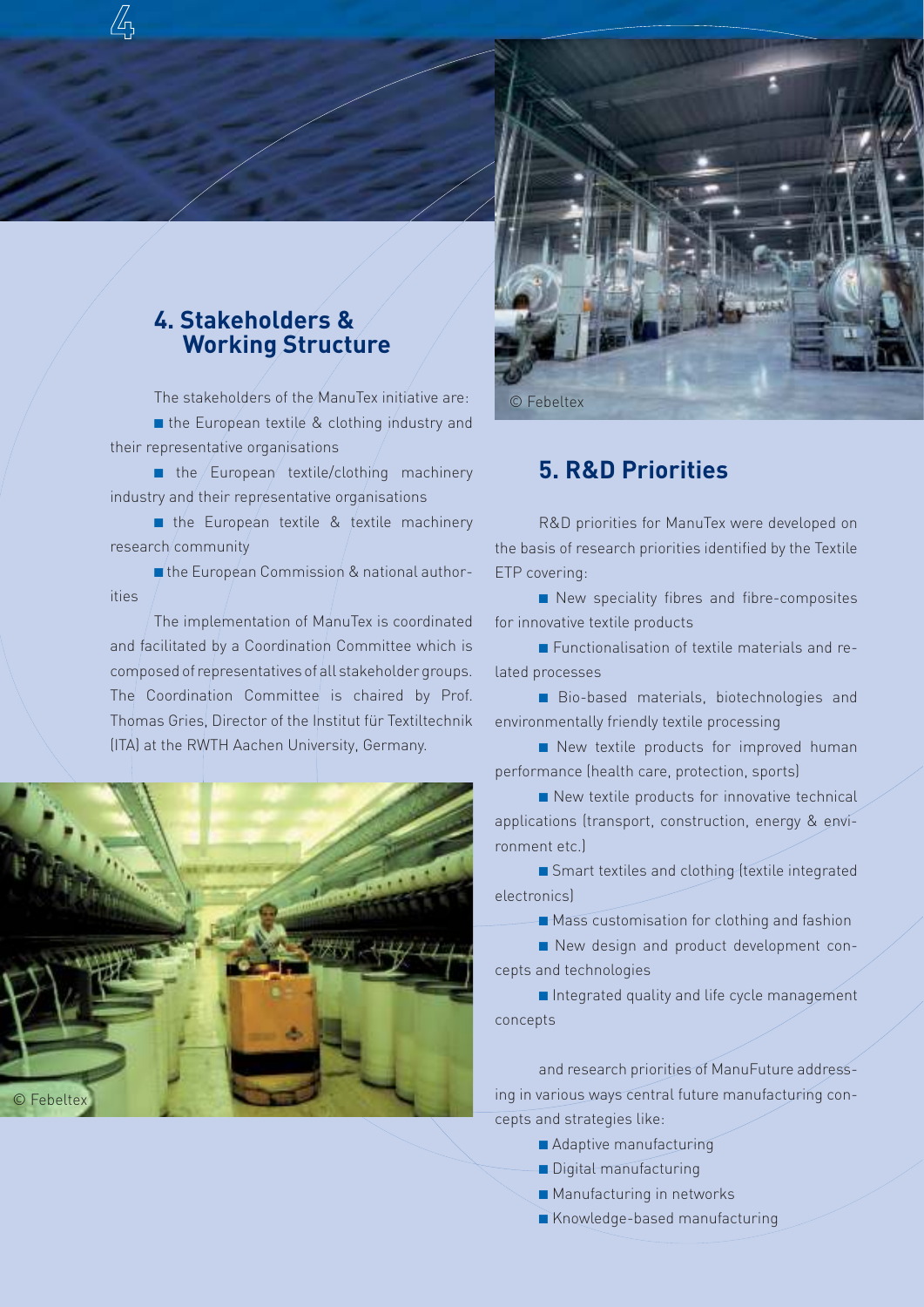On the basis of a survey among European textile machinery manufacturers and their industry federations **organised in CEMATEX, the European Association of textile machinery manufacturers representing some 500 companies –** in late 2006 a number of key development targets where identified:

#### **Short term attention areas:**

■ Deeper understanding of the basics of the main manufacturing processes to give machinery makers and producers the chance to continuously improve them

■ Development of innovative textile manufacturing technologies to enable new processes, to shorten the process chain, for specialties and commodities

■ Procedures for early detection of new trends and requirements in the user industry

■ Quality focused development based on knowledge of the complete production chain

■ Development of new testing methods and online-quality inspection systems

■ Technology development taking into account the impact of broader societal trends and needs like the ageing society or environmental ad resource efficiency imperatives on textile product markets

Some more specific technical priorities highlighted in the survey included:

■ Application of RFID-technology in machines and components

■ Integration of energy storage systems

■ Development of more sophisticated teleservice systems for remote machine optimisation and maintenance

■ Concepts and technologies for better networking of suppliers

**Identified priorities for a more medium to long term perspective** included:

■ Development of new process combinations enabling either completely new products or radically improved processes for existing products

■ Development of entirely new processes including process integration and related new testing methods and online quality inspection systems

■ Creation and integration of expert systems

■ Development of near wasteless, non-polluting textile production processes

■ Intensive use of materials made from renewable ressources

New processes and products arising from such research will enable European machine producers to introduce new innovative technology and products to the market and give the opportunity to Europe's sophisticated textile and clothing producers to exploit first mover advantages through co-developed leading edge machinery and equipment.

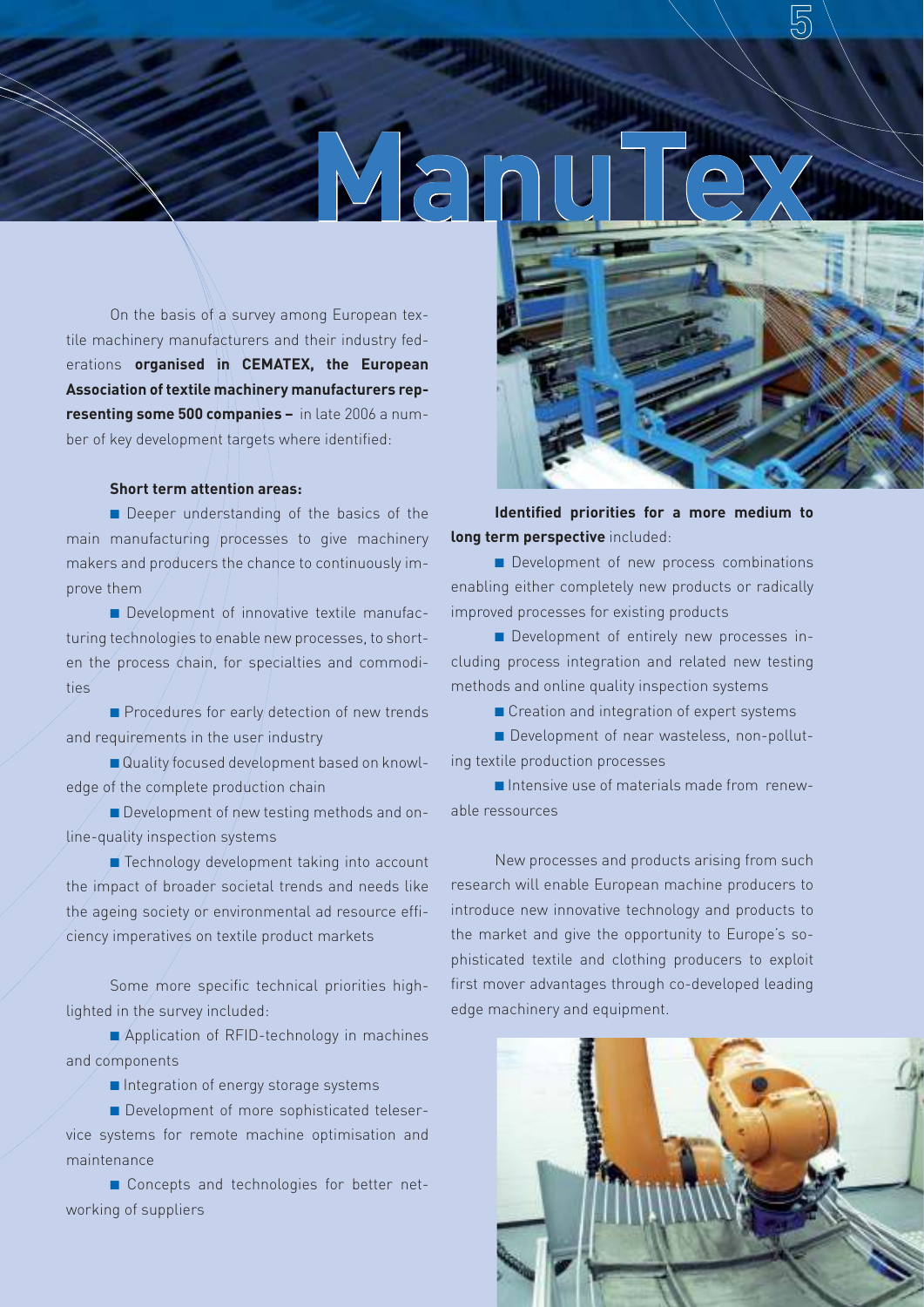#### **6. Conclusion**

From the ManuTex survey findings and the major industrial innovation priorities identified by the Textile ETP and ManuFuture it can be concluded that ample opportunities for joint research efforts of the textile/clothing and related machinery sectors remain in Europe. Joint action should focus both on nearer term targets involving significant improvements of existing material and manufacturing concepts and technologies as well as on more long term objectives targeting radically new manufacturing concepts and technologies.



**The following research priorities offer signifi cant industrial potential in the short, medium and long term:**

■ Development of improved conventional tex**tile processes targeting higher productivity in manufacturing of already existing products as well as** 

more efficient realisation of customised or individu**alised products, hybrid processes or shortened processes chains.**

■ **New process developments resulting in new** textile products especially in the fields of technical, **medical or smart textiles.**

**Example 3 New process developments with specific fo**cus on material and energy efficiency as well as **noise reduction.**

■ **Development of non-conventional textile** processes overcoming major limiting factors, effi**ciency bottlenecks or undesirable side effects of existing state-of-the-art processes**

■ **New processes and technologies for direct 3D manufacturing of products made of textiles and other fl exible materials** 

■ Research, design and utilization of new materials such as fibre reinforced plastics for light **weight constructions and novel surface technologies including nanotechnologies.**

**Process simulation technologies and mechatronics are expected to play a key role for progress in all these areas.**

Shorter term research and development activities are routinely undertaken and funded by private consortia or in smaller scale public-private partnerships with additional funding from public support programs on national and regional level.

**Longer term more challenging and risky R&D topics are more likely to be undertaken with heavier involvement of multidisciplinary and partly fundamental research expertise involving larger interna**tional consortia which should especially benefit **from European research funding through the 7th Framework Programme and similar cross-national schemes like ERA-Nets or EUREKA.**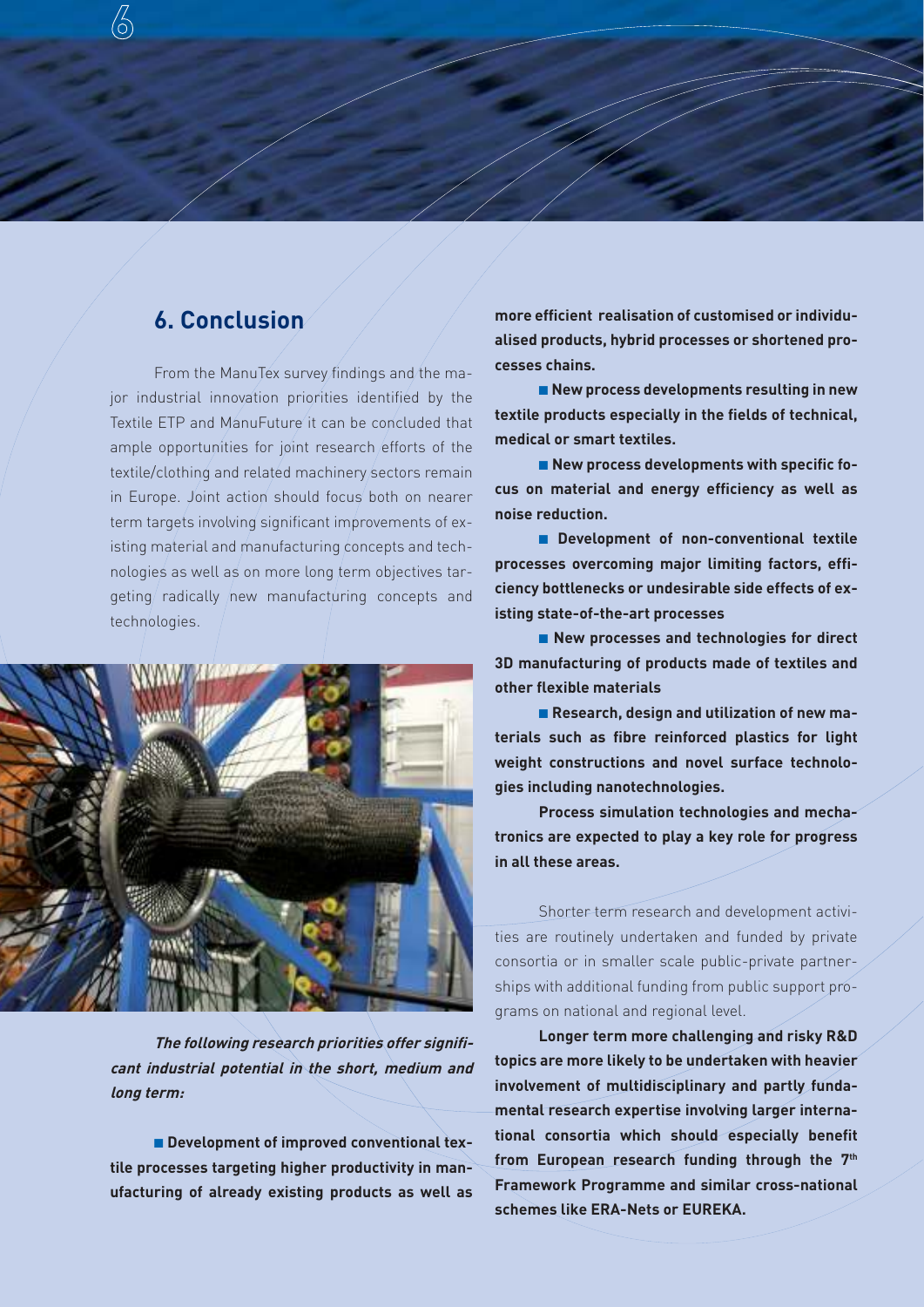#### **About Manufuture**

MANUFUTURE - European Technology Platform for Assuring the future of Manufacturing in Europe was launched in December 2004 when the document Manufuture - a Vision for 2020 was published as the basis for development of a Strategic Research Agenda (SRA) underpinning a transformation of European manufacturing industry into a knowledge based sector capable of competing successfully in the globalised marketplace.

The economic importance of sustaining a strong manufacturing base in Europe is indicated by the fact that the manufacturing sector in the EU provides jobs for around 27 million people, and produces an added value exceeding **Đ** 1 300 billion from 230 000 enterprises with 20 and more employees (2001). For more information visit **www.manufuture.org**

#### **About the Textile ETP:**

The European Technology Platform for the Future of Textiles and Clothing launched in December 2004 is an industry-led initiative which brings together all interested stakeholders: the textile and clothing industry itself, related industries and service providers, the research and education community and public authorities at all levels. The platform's main goal is the development and implementation out of a common long term vision and related strategic research agenda to support the transformation of this industry into a more knowledge-intensive and innovation driven sector.

**www.textile-platform.org** 



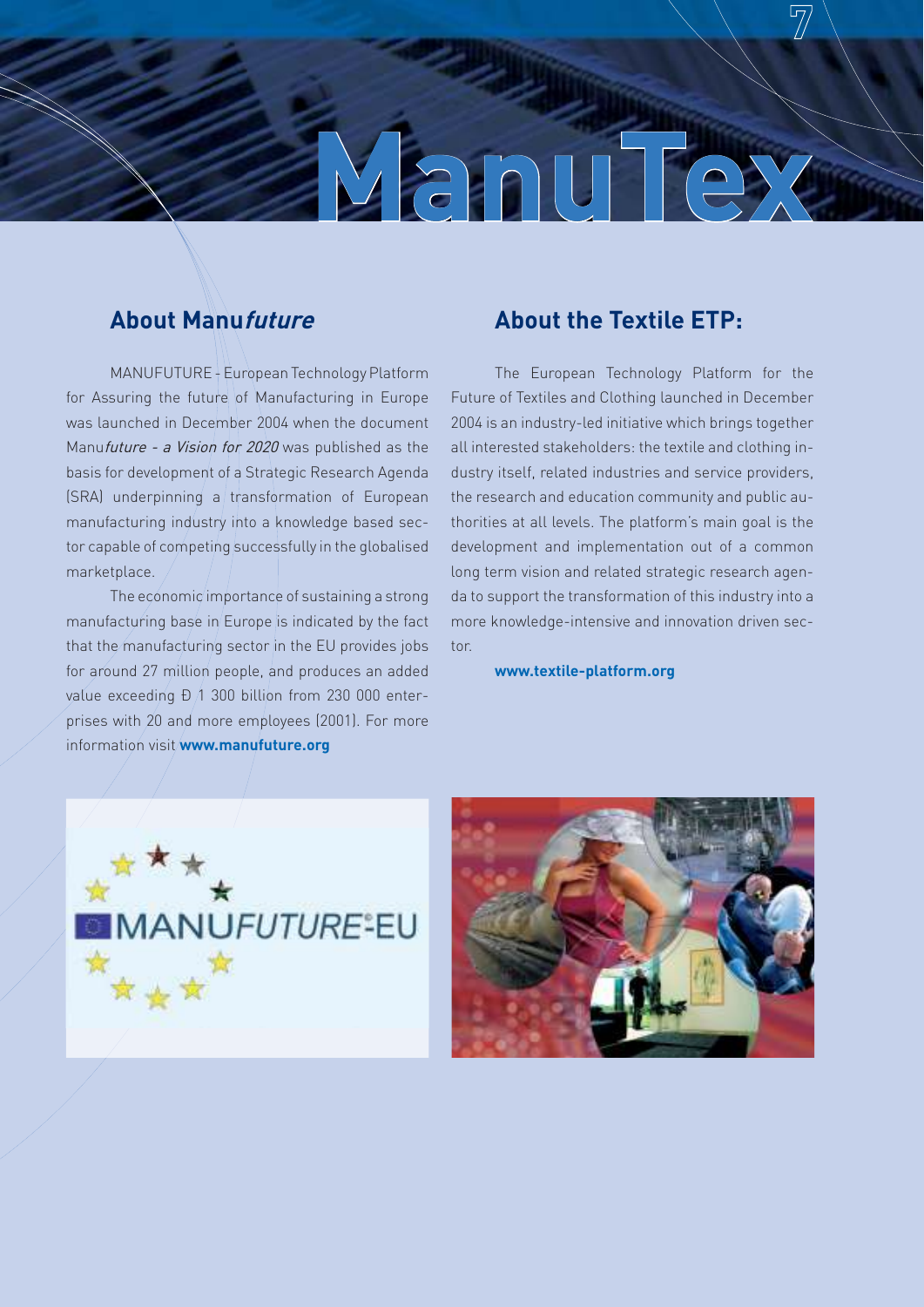